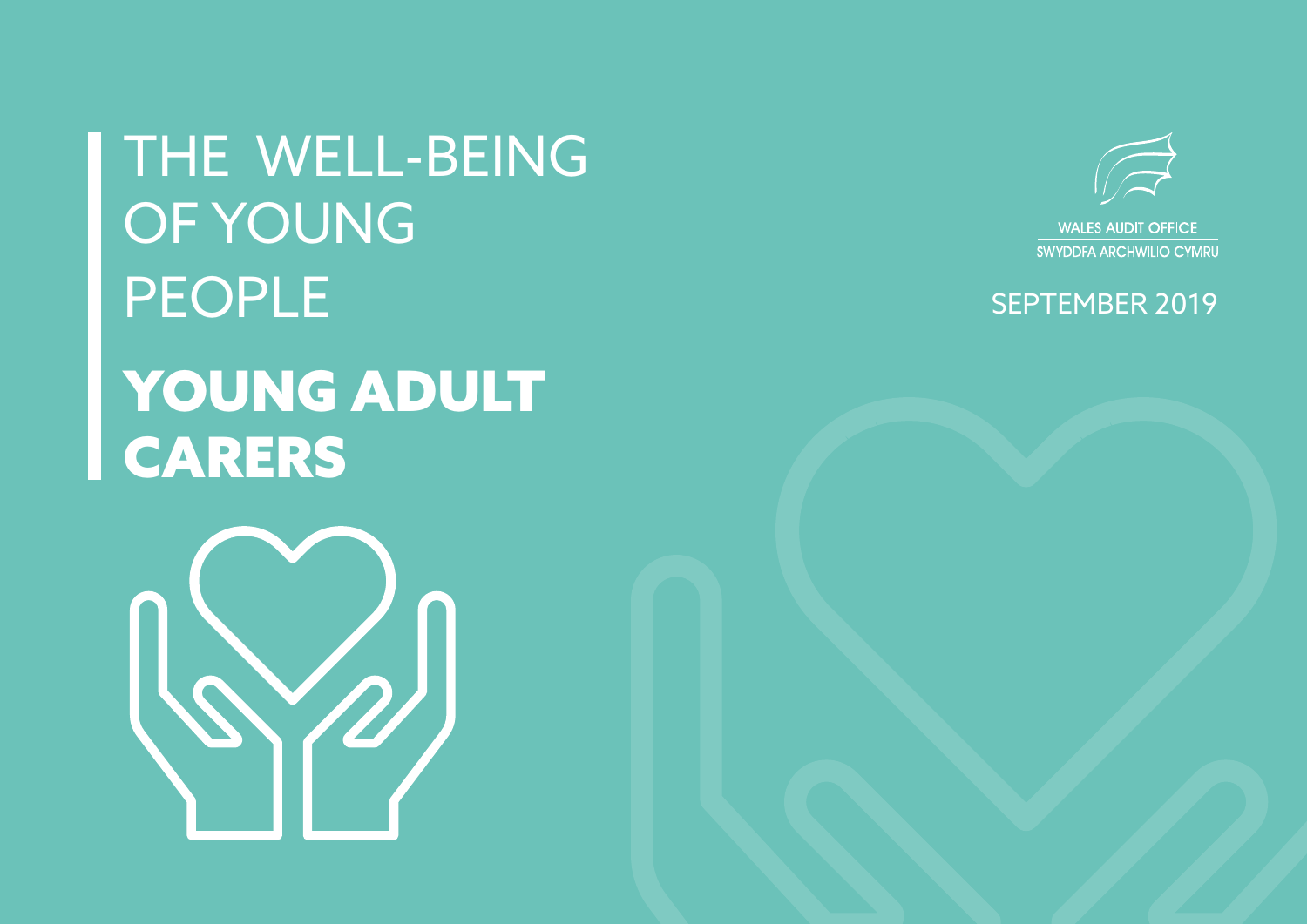# CONTENTS

| <b>About this report</b>                        |   |
|-------------------------------------------------|---|
| A picture of young adult carers                 |   |
| What is the Welsh Government trying to achieve? |   |
| Who else is involved?                           | 8 |
| How much is being spent?                        |   |
| <b>Opportunities for improvement</b>            |   |

Wales Audit Office 24 Cathedral Road Cardiff CF11 9LJ

Tel: 029 2032 0500 Fax: 029 2032 0600 Textphone: 029 2032 0660 We welcome telephone calls in Welsh and English.

E-mail: info@audit.wales Website: www.audit.wales This report has been prepared for presentation to the National Assembly under the Government of Wales Act 1998.

The Wales Audit Office study team comprised Mark Jeffs, Rachel Harries, and Verity Winn under the direction of Matthew Mortlock.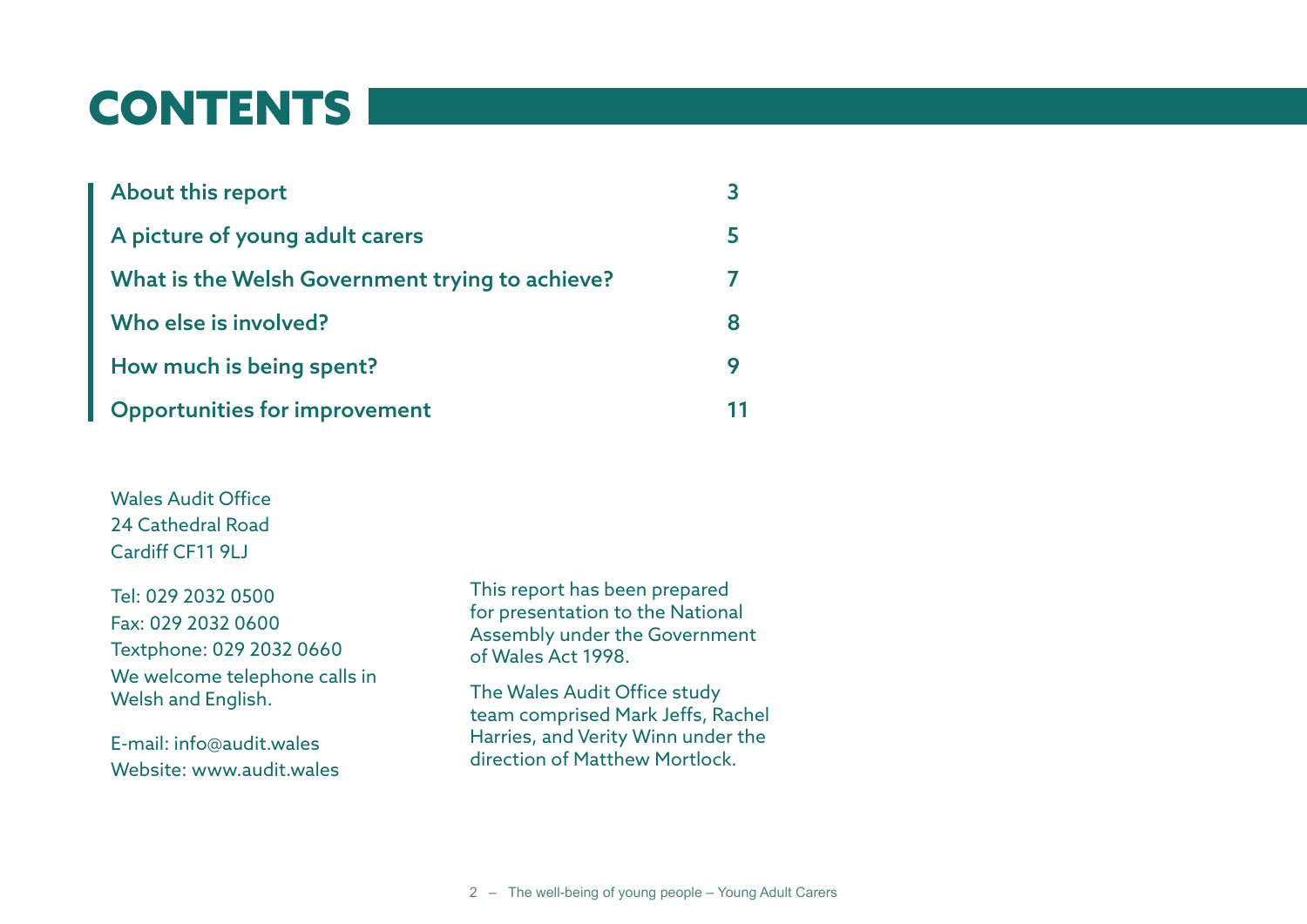# ABOUT THIS REPORT

About our wider work on the well-being of young people

### **Joint-working**

We have been working with other organisations to examine a common theme of 'Youth'. The education inspectorate Estyn published its report on **[youth support services](https://www.estyn.gov.wales/thematic-reports/youth-support-services-wales)** in July 2018. Healthcare Inspectorate Wales published its review [of healthcare services for young people](https://hiw.org.uk/hiw-publishes-review-healthcare-services-young-people) in March 2019. Care Inspectorate Wales published its report [on care experienced by children and young people](https://careinspectorate.wales/sites/default/files/2019-06/190619-national-overview-report-en_2.pdf) in June 2019.

# **Our work**

We looked at the Welsh Government's work to support the well-being of young people in Wales. Well-being is a broad concept, so we have focussed our work on five topics: youth homelessness; young adult carers; young parents; mental health; and skills and employability. We are publishing seven products based on our work, including this report. The diagram provides a link to each product.

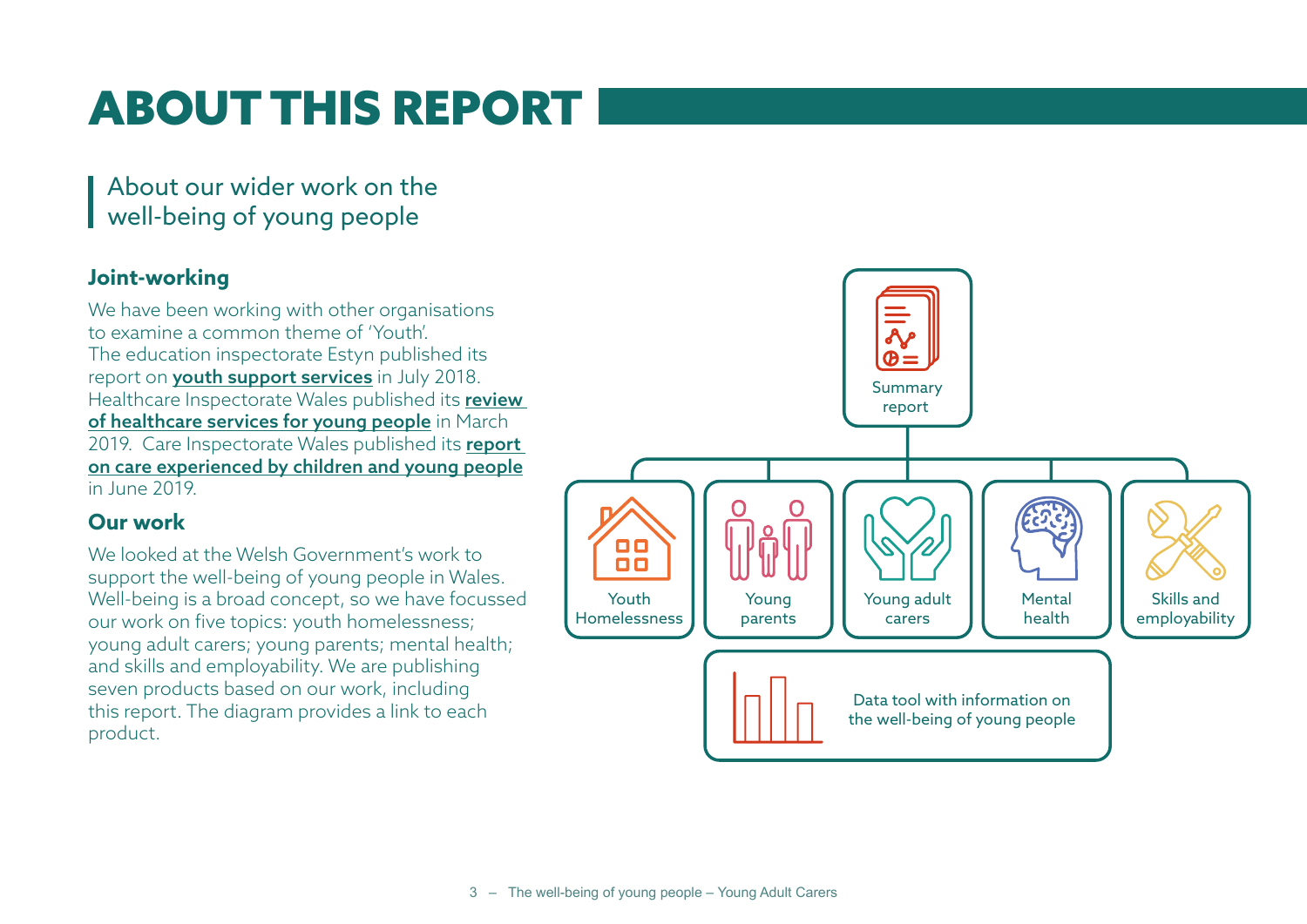# About this report on young adult carers

In this report we refer to young adult carers as 16-to-24 year olds<sup>1</sup> looking after someone without being paid. There are lots of reasons people need care. They might be ill, have a disability, mental health problem or an addiction and find it difficult to cope on their own. We looked at young adult carers because caring can have a major impact on a young person's physical, emotional and mental well-being. The Welsh Government wants to improve the well-being of all carers but recognises that young adult carers can have specific needs.

This report is not a comprehensive audit of services for young adult carers. Our focus is what the Welsh Government does to support organisations helping young adult carers. We give our observations based on interviews with Welsh Government officials and organisations working with young people. We also reviewed Welsh Government strategies, plans, research evidence and statistics. The diagram provides an overview of this report and you can use it to move to the different sections that explain what we found.



### [A picture of young](#page-4-0)  [adult carers](#page-4-0)

[6% of 16-to-24 year](#page-4-0)  [olds in Wales were](#page-4-0)  [carers in 2011.](#page-4-0)



### [How much is being](#page-8-0)  [spent?](#page-8-0)

[It is not entirely clear](#page-8-0)  [how much is being](#page-8-0)  [spent on carers of all](#page-8-0)  [ages including young](#page-8-0)  [adult carers.](#page-8-0)



### [Who else is involved](#page-7-0)

[Councils and](#page-7-0)  [health boards must](#page-7-0)  [work with other](#page-7-0)  [organisations to](#page-7-0)  [identify and support](#page-7-0)  [young adult carers.](#page-7-0)



### [What is the Welsh](#page-6-0)  [Government trying to achieve](#page-6-0)

[There are three national](#page-6-0)  [priorities for carers of all](#page-6-0)  [ages. The Social Services and](#page-6-0)  [Well-being \(Wales\) Act 2014](#page-6-0)  [says how organisations should](#page-6-0)  [help carers.](#page-6-0)



### [Opportunities for](#page-10-0)  [improvement in the Welsh](#page-10-0)  [Government's approach](#page-10-0)

[It could base its plans on](#page-10-0)  [better evidence. It could also](#page-10-0)  [be clearer on what help young](#page-10-0)  [adult carers can get and its own](#page-10-0)  [role in making sure they get it.](#page-10-0) 

### **FOOTNOTES**

1 Some organisations use different age groups to describe young adult carers.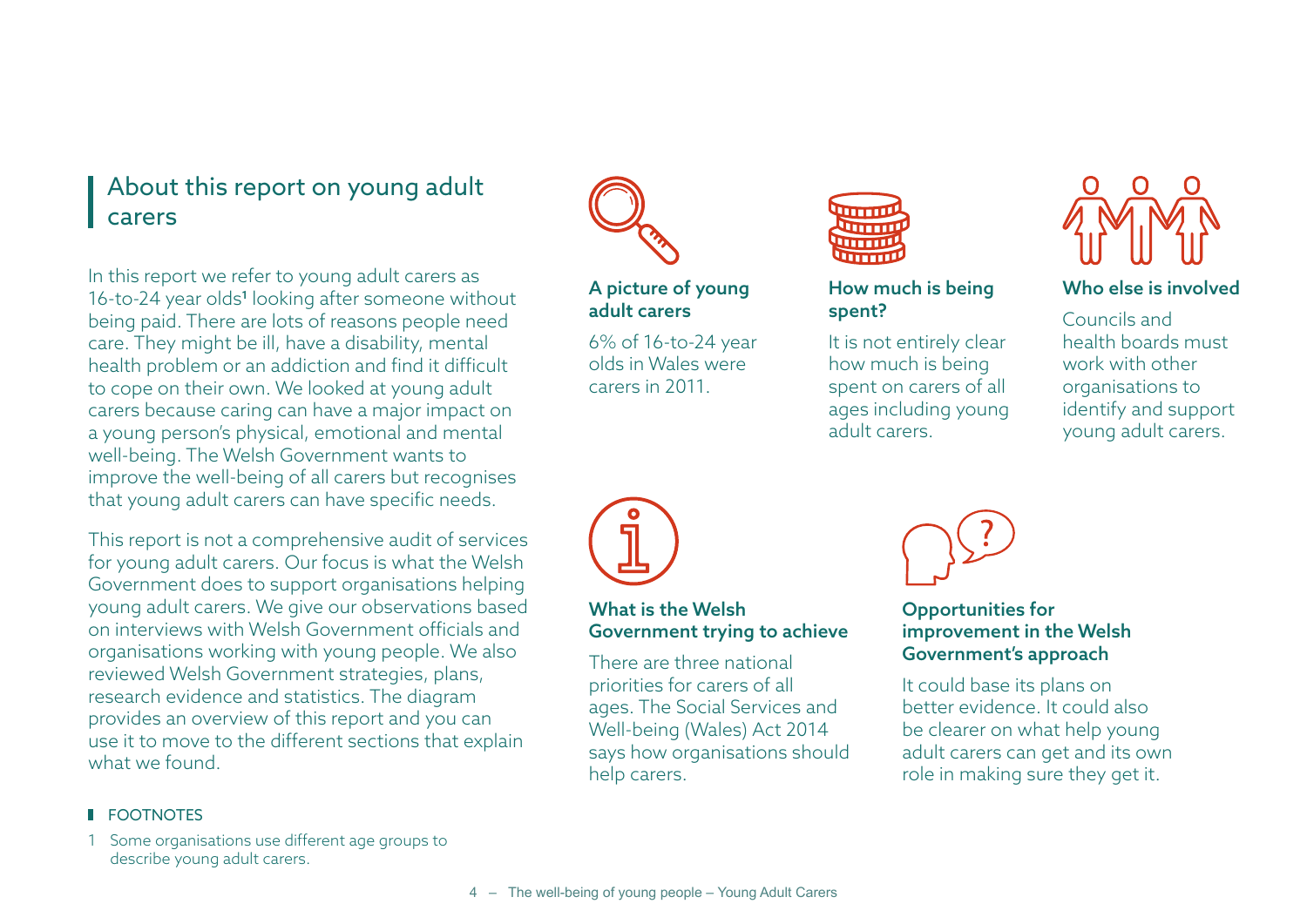# <span id="page-4-0"></span>A PICTURE OF YOUNG ADULT CARERS

# 16-24 year olds providing unpaid care in 2011<sup>2</sup>



Source: Provision of Unpaid Care, Census 2011

#### **FOOTNOTES**

2 Data in this report may differ slightly from our data tool which includes live data updates.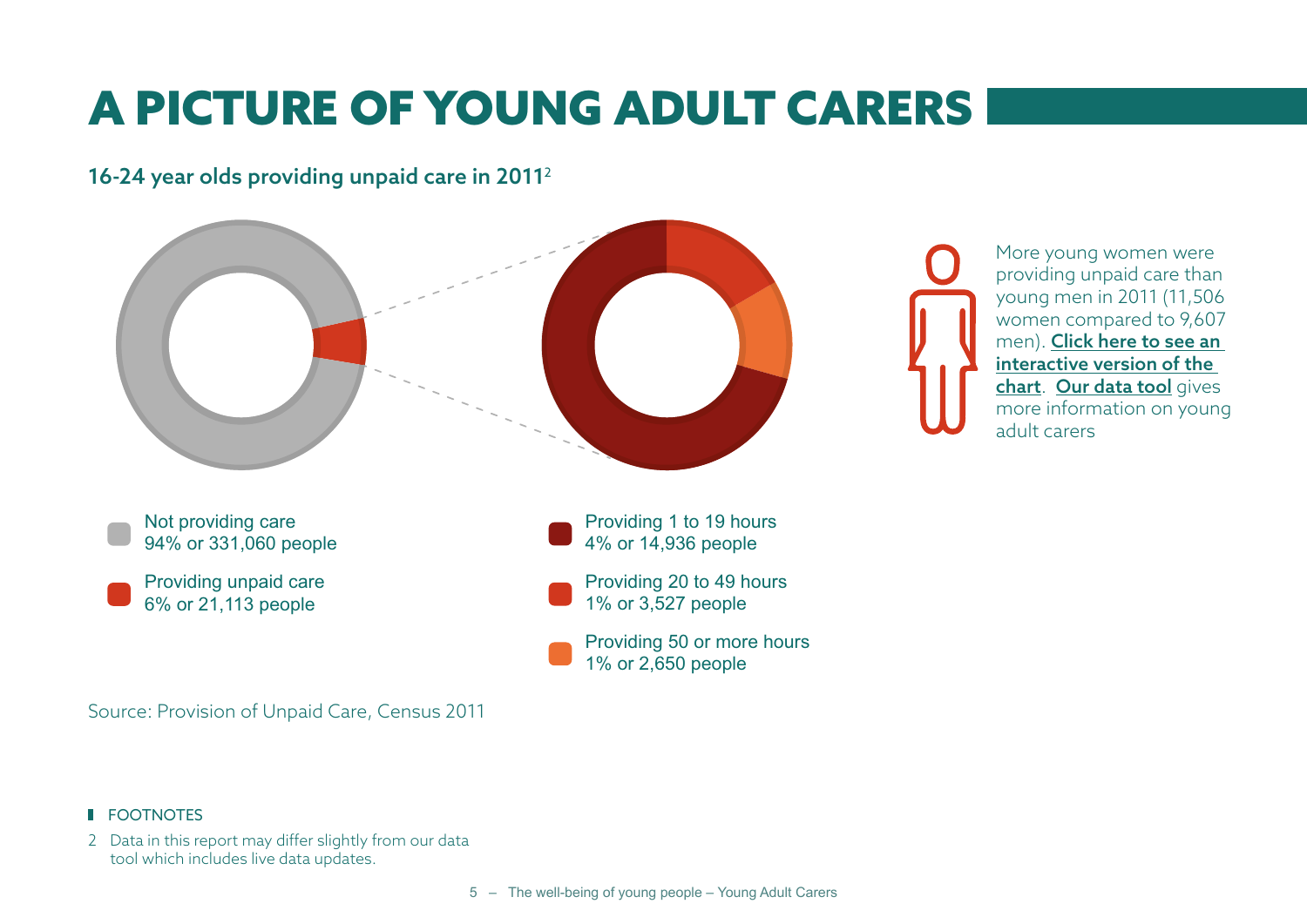### [Research for the Carers Trust](https://carers.org/time-be-heard
) shows that young adult carers in the UK:

School, college or university

- Are likely to miss school, be bullied and get lower grades, although 26% said using specialist young adult carer services improved their grades and attendance.
- Are four times more likely to drop out of college or university.
	- Many had not told anyone in school, college or university they were a carer. Many who did tell someone they were a carer felt they did not get the educational help they needed.

# Work • Are likely to not be in education,

- employment or training (NEET). • Miss an average of 17 work days per year.
	- Many prioritised caring over work choices
	- including choosing a job close to home and to fit around caring responsibilities.



- Health 65% said they had a disability or health difficulty. 45% said they had a mental health problem including anxiety, depression and eating disorders.
	- 72% said that using specialist young adult carer services increased their confidence and 60% said it made them feel they have friends.

Information • Have insufficient information about the resources and guidance available to them



• Many did not feel they had the information and advice they needed to plan for the future. This included good careers advice and advice on fitting work around caring.

Organisations working with young adult carers told us relationships can become strained when a young person is caring for a parent and trying to exert their independence as they grow into an adult. The National Assembly's Health, Social Care and Sport Committee is doing an *inquiry of the impact* [of the Social Services and Well-being](http://senedd.assembly.wales/mgIssueHistoryHome.aspx?IId=022518) (Wales) Act 2014 on being a carer. In January 2019, young people from the Carers Trust Wales Youth Council told the Committee what it is like to be a carer. They described guilt, isolation, bullying, lack of recognition and inconsistency of support.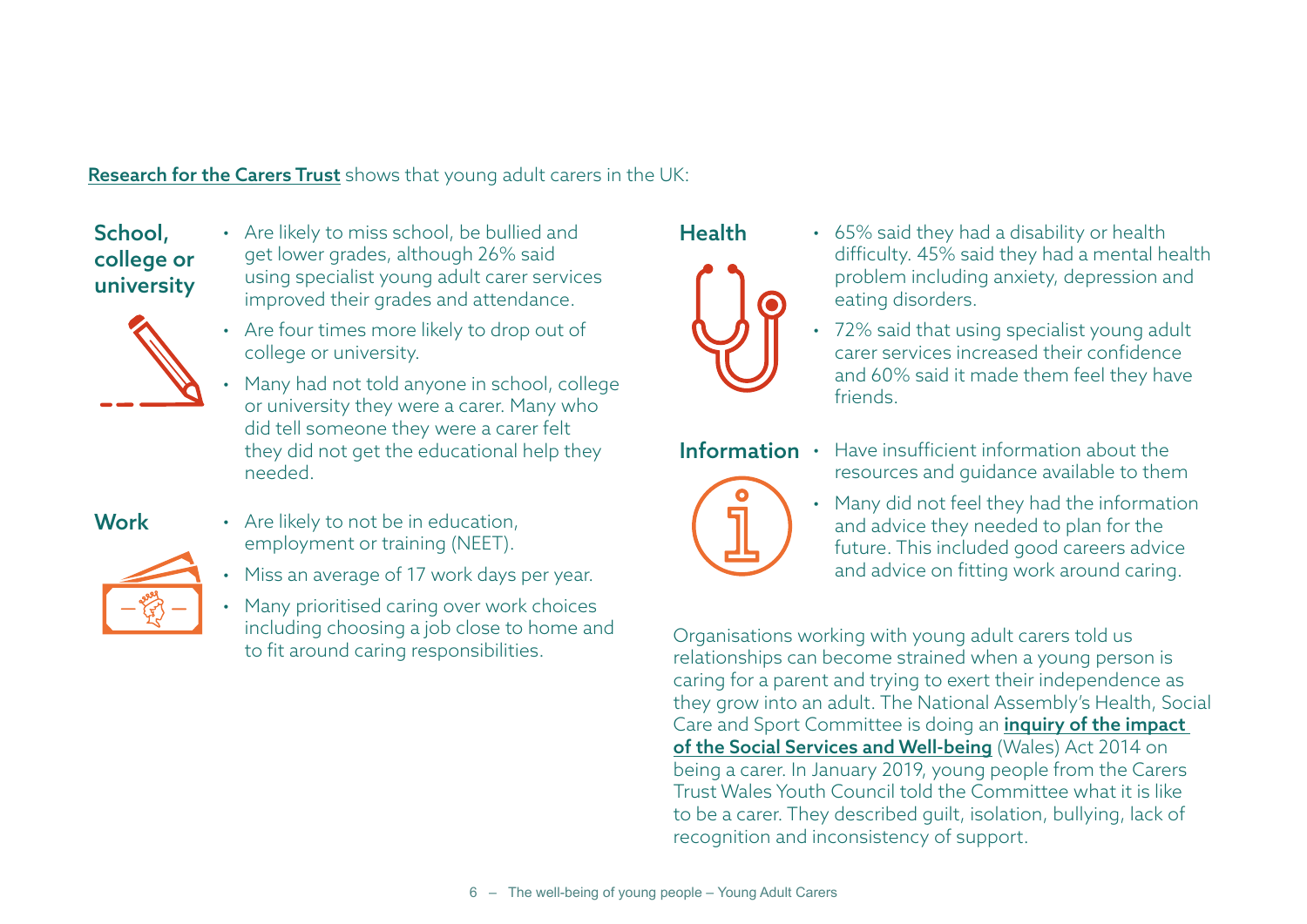# <span id="page-6-0"></span>WHAT IS THE WELSH GOVERNMENT TRYING TO ACHIEVE

The [Social Services and Well-being \(Wales\)](https://www.legislation.gov.uk/anaw/2014/4/contents)  [Act 2014](https://www.legislation.gov.uk/anaw/2014/4/contents) (the SSWB Act) changed the way that Welsh Ministers, councils and health boards help people who need care, or carers who need help themselves. The SSWB Act aims to help people who need care or support to achieve well-being and involve them in decisions about their own care. The Welsh Government explains what it means by well-being in its [Well-being Statement](https://gweddill.gov.wales/docs/dhss/publications/160831well-being-statementen.pdf).



The SSWB Act says that councils and health boards must work together with their partners in new partnerships called Regional Partnership Boards. They must find out about people who need care and support in their local area and put this information in a local population needs assessment.



The SSWB Act puts a legal duty on councils and health boards to work with their partners to do *individual* assessments saying what outcomes people who need care and support want to achieve and what help they need to do it. They must also do assessments for carers of all ages.<br>3 Including funding for Children in Wales and Carers Trust

### [The Welsh Government lists three national priorities](https://gov.wales/carers-rights-day-welsh-government-unveil-new-plans-improve-lives-carers-0)  [for carers of all ages on its website](https://gov.wales/carers-rights-day-welsh-government-unveil-new-plans-improve-lives-carers-0):

- Supporting life alongside caring
- Identifying and recognising carers
- Providing information, advice and assistance

The Welsh Government does not have specific priorities for young adult carers but recognises they have specific needs, and funds some third-sector organisations to support carers of all ages<sup>3</sup>. The Welsh Government has set up a Ministerial Advisory Group [on Carers](https://gov.wales/ministerial-advisory-group-carers) to support work on its national priorities.



The [Welsh Government's](https://gov.wales/extending-entitlement-direction-and-guidance)  [Extending Entitlement Guidance](https://gov.wales/extending-entitlement-direction-and-guidance)  [2002](https://gov.wales/extending-entitlement-direction-and-guidance) sets out what support all young people are entitled to under the Learning and Skills Act 2000. [The Welsh Government](https://gov.wales/sites/default/files/publications/2018-04/180316-our-future-a-review-of-extending-entitlement_0.pdf)  [commissioned a review of its](https://gov.wales/sites/default/files/publications/2018-04/180316-our-future-a-review-of-extending-entitlement_0.pdf)  quidance in 2018 but has not decided whether to update it.

### **I** FOOTNOTES

Wales to provide information for carers and increase awareness of carers' rights.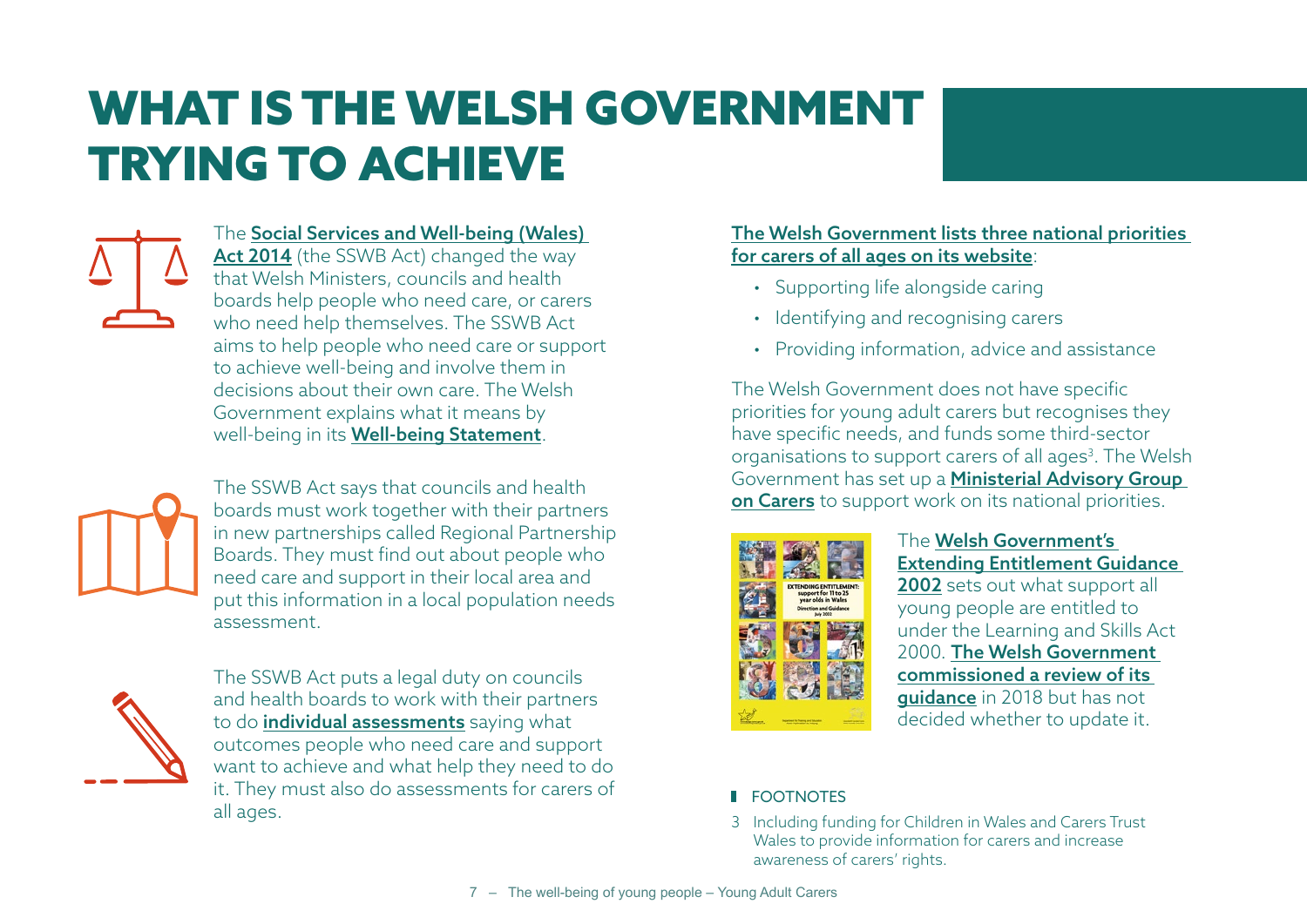# <span id="page-7-0"></span>WHO ELSE IS INVOLVED?

# Who else is involved in supporting young adult carers?



Councils and health boards have a legal duty to help young adult carers. Some councils support young adult carers themselves and others pay third-sector organisations to do it for them.



[Social Care Wales](https://socialcare.wales/
) is responsible for regulating and developing the social care workforce, and leading improvement in the sector. The Welsh Government sets strategic objectives for Social Care Wales in an annual remit letter.



Teachers, GPs and other people who meet young adult carers can help identify them and help them find organisations who can help them.



Various third-sector organisations support young adult carers.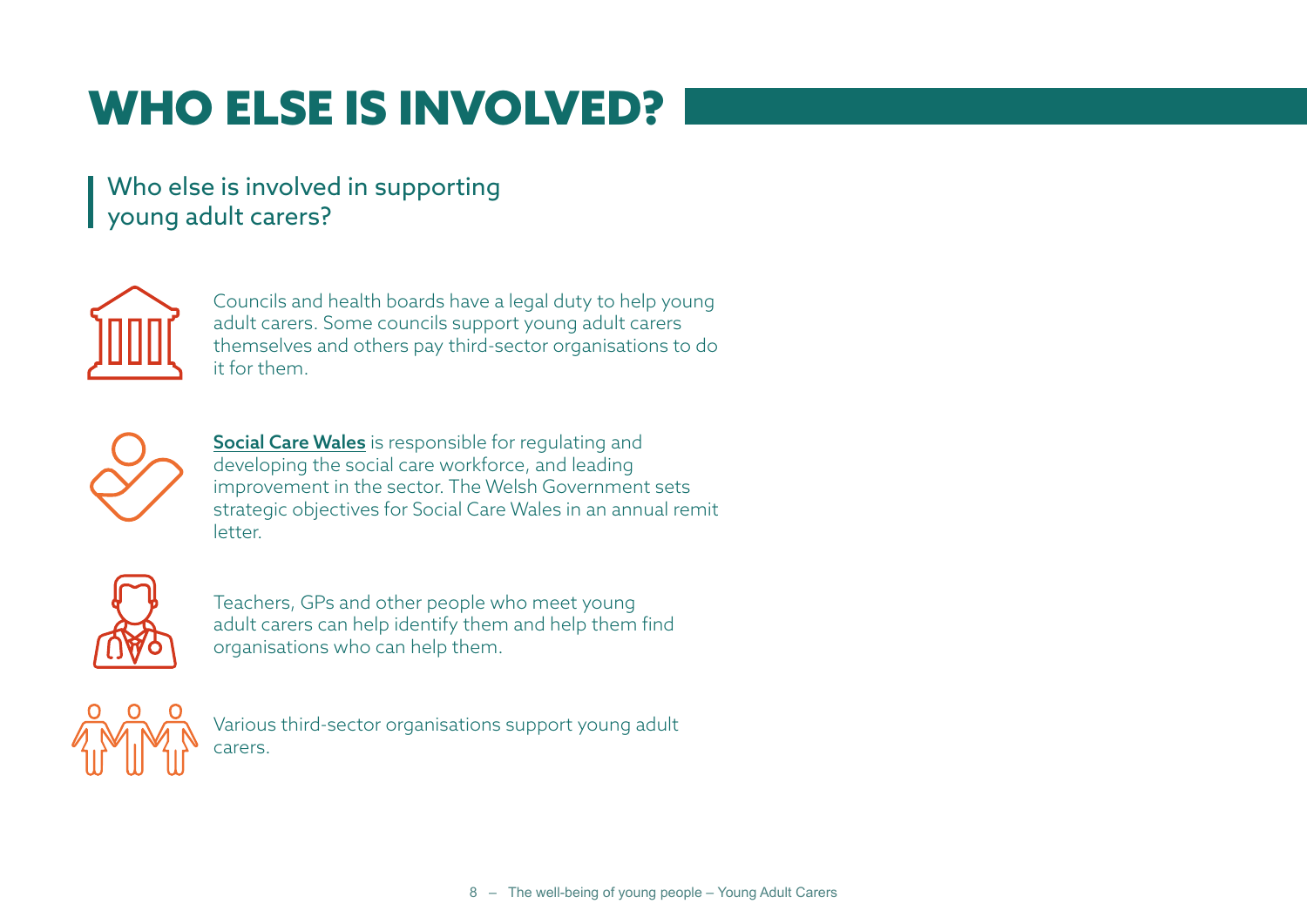# <span id="page-8-0"></span>HOW MUCH IS BEING SPENT?

The Welsh Government does not know how much public services are spending to help carers of all ages. The section below shows some of the money being used to help young adult carers<sup>4</sup>:



| <b>Local social</b><br>services budgets                | Councils decide how much of their social services budget<br>to spend on helping young adult carers and do not give<br>information to the Welsh Government on how much they<br>spend.                                                                                                                                                                                                                                                                                       |
|--------------------------------------------------------|----------------------------------------------------------------------------------------------------------------------------------------------------------------------------------------------------------------------------------------------------------------------------------------------------------------------------------------------------------------------------------------------------------------------------------------------------------------------------|
| <b>Welsh Government</b><br>funding for respite<br>care | Since 2017-18, the Welsh Government has given £3 million a<br>year for councils to pay for extra respite care to give carers a<br>break $5$ .                                                                                                                                                                                                                                                                                                                              |
| <b>Families First</b><br>money                         | The Welsh Government has given money to councils to<br>deliver its <b>Families First programme</b> . Some councils have used<br>it to pay for support for young adult carers, but the Welsh<br>Government does not collect information on how much they<br>are spending on young adult carers. From 2019-20, money<br>for Families First will be combined with money for six other<br>programmes including childcare and play, in a new Children<br>and Communities Grant. |

#### **I** FOOTNOTES

- 4 Figures have been rounded to the nearest decimal point.
- 5 In 2018-19 the funding became part of the Revenue Support Grant to councils. Councils use the Grant to pay for many different services and may spend more or less than £3 million on respite care.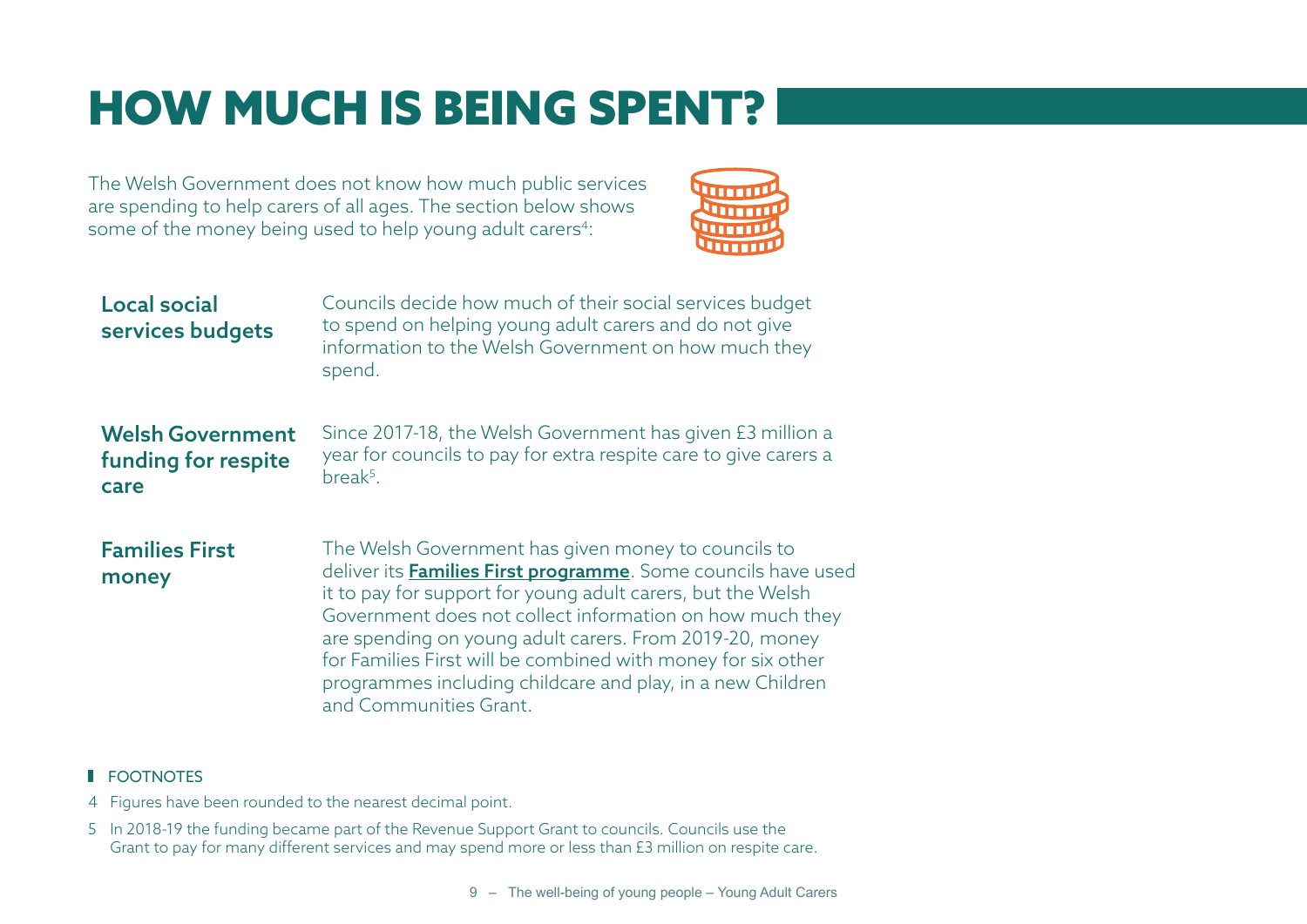# Other Welsh Government funding

Other Welsh Government funding in 2018-19 included:

- £1 million to health boards, councils and their partners to improve awareness of the needs of carers of all ages
- £210,000 to Carers Wales to support carers of all ages
- £206,600 to Carers Trust Wales to support carers of all ages
- £10,000 to the All Wales Forum for Parents and Carers
- £95,000 to third-sector organisations for projects to support carers including:
	- £45,000 to Carers Wales to help employers create a carer-friendly workplace
	- £36,000 to **[Carers Trust Wales](https://carers.org/country/carers-trust-wales-cymru)** to develop young carers' ID cards
	- £14,000 to Children in Wales to support the **Young** [Carers Network](http://www.childreninwales.org.uk/our-work/young-carers/)

Integrated Care Fund

As part of the £50 million [Integrated Care Fund](https://gov.wales/integrated-care-fund-2019-guidance) revenue budget, in 2018-19 the Welsh Government gave £15 million to partnerships across Wales to support children with complex needs, carers and people with learning disabilities. Partnerships must follow the Welsh Government's guidance for the fund. Partnerships decide how much money to spend on carers. Partnerships publish investment plans showing how they will spend the money. The Welsh Government is working with partnerships to find out how much money they spent on carers of all ages.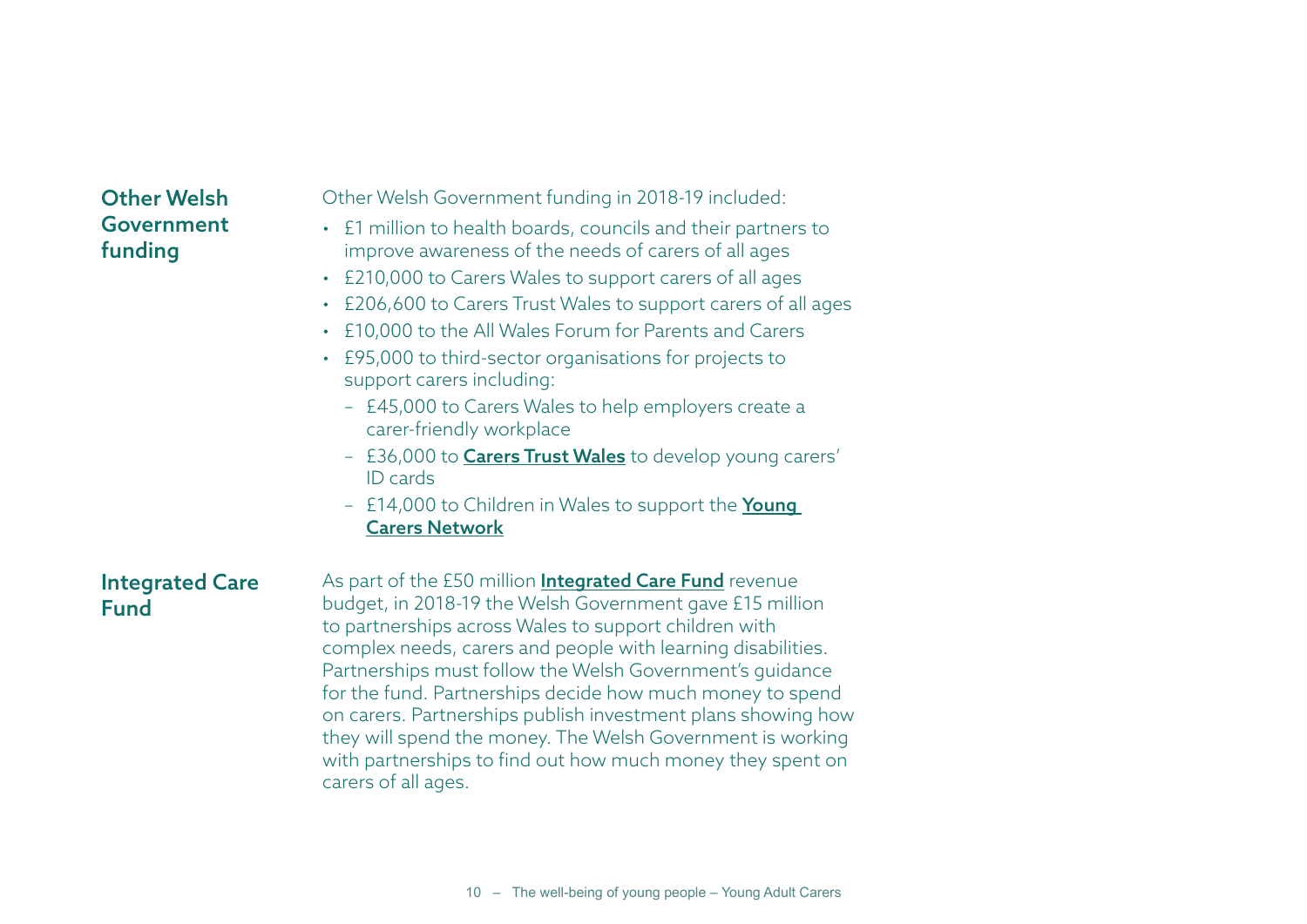# <span id="page-10-0"></span>OPPORTUNITIES FOR IMPROVEMENT

# Opportunities for improvement in the Welsh Government's approach

**Identifying** young adult carers and understanding their needs

Councils, health boards and their partners must assess carers' needs in their area but the information available and the quality of assessments varies across Wales. Census 2011 data is out of date and organisations do not know who and where young adult carers are. Many are limited to information on carers who have been referred to their services. Some young people do not realise they are a carer which makes it even harder to find them. The Welsh Government does not yet have a comprehensive picture of who and where young adult carers are because local data is limited.



Young adult carers are not always identified by schools, GPs and other professionals. The Welsh Government is working with organisations to encourage professionals to identify and share information about carers.

Some young adult carers discuss issues of concern through the Young Carers Network. A group of young carers also shares their views with Welsh Ministers annually<sup>6</sup>. The Carers Ministerial Advisory Group is a way for organisations supporting carers to share their views with the Welsh Government. But still there are gaps in the collective understanding of young adult carers' needs, what matters to them and how they experience public services. The Carers Ministerial Advisory Group plans to work more closely with young carers to understand their needs including a new engagement and accountability group.

The Welsh Government will launch a new Performance and Improvement Framework in 2020. Under the Framework, councils will collect more information on young carers. The new Performance and Improvement Framework will be launched in April 2020.

The Welsh Government will also collect stories from young carers (aged under 25) and young people who experience care and support as part of its Measure the Mountain work. Measuring the Mountain will publish its final report at the end of 2020.

### **FOOTNOTES**

6 The group includes young carers and young adult carers from projects across Wales. The young people act as representatives for the Young Carers Network.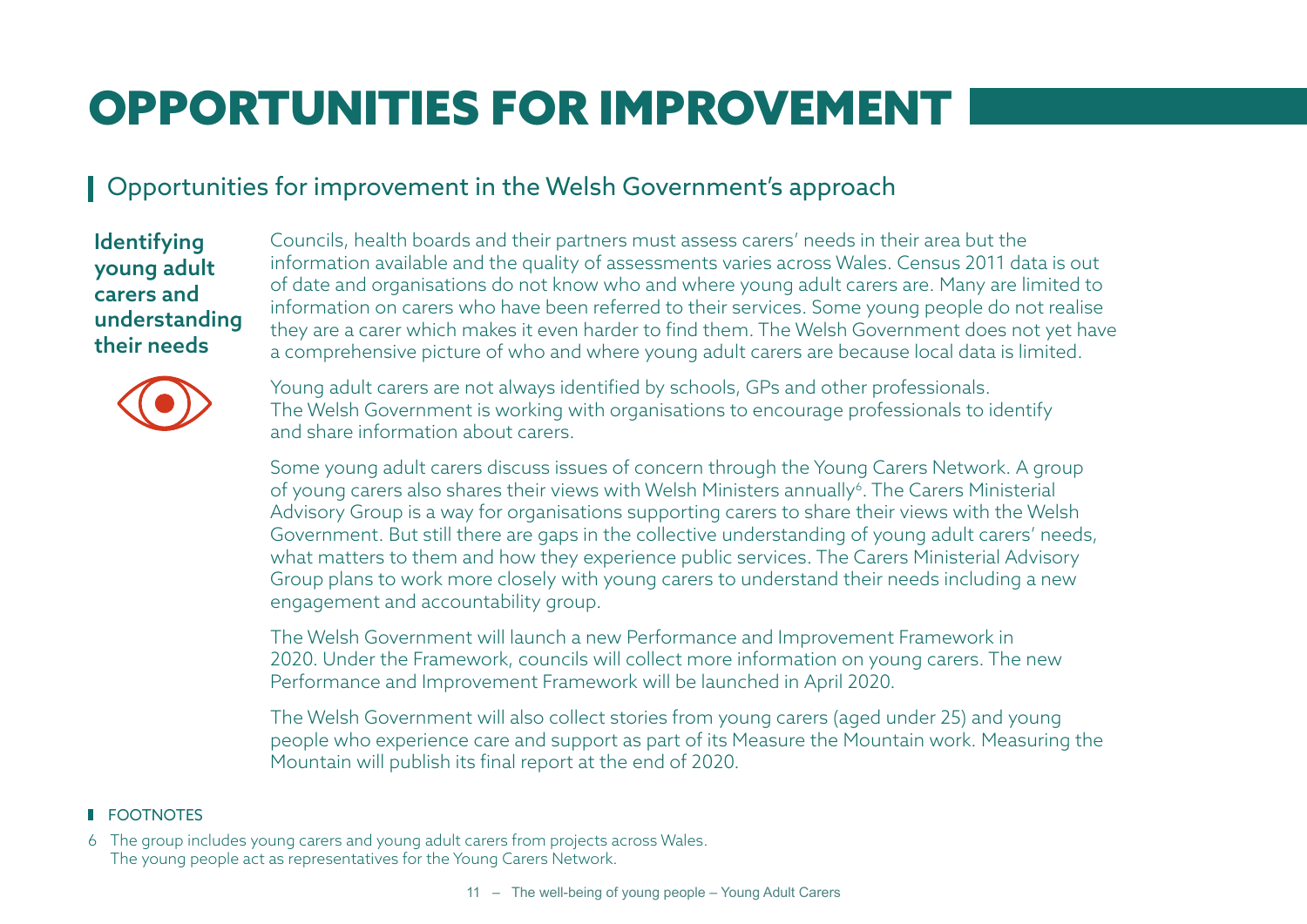### Understanding what services exist and gaps



Young adult carers can have complex needs. They need help with their responsibilities as a carer, such as getting prescriptions or medical advice. They also need help in other parts of their life that is tailored to their needs as a carer. Help could include training or work placements that fit round caring, or help with their emotional well-being that recognises the additional pressure they may be under. The Welsh Government recognises that carers of all ages have lives beyond caring. It has a national priority to support life alongside caring.

The SSWB Act says that people with an eligible care or support need, including young adult carers, should get some help. Local population needs assessments done by councils, health boards and their partners are supposed to inform the design of local services. Without better information in the assessments, it is difficult for local partners to design services to meet local needs and the Welsh Government cannot know whether there is enough support across Wales to meet everybody's needs.

Help for young adult carers varies across Wales. Some organisations told us that they do not have enough money or staff to provide the help young people need.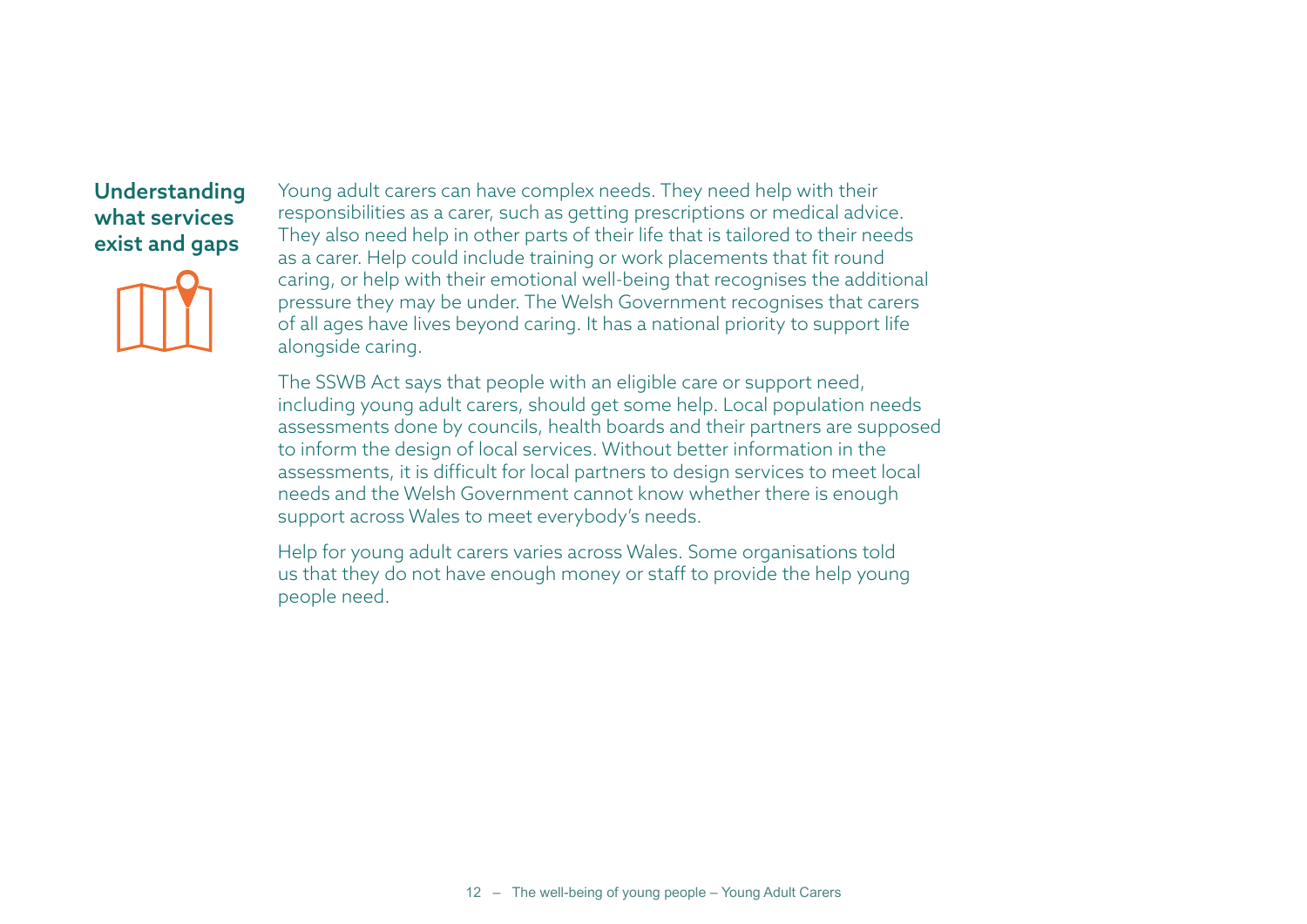# Understanding **Costs**



Some organisations are concerned about a lack of public sector investment in services for carers. Carers Wales evaluation<sup>7</sup> of the impact of the SSWB Act on carers ['Track the Act'](https://www.carersuk.org/wales/news-campaigns/track-the-act) said that short-term Welsh Government funding makes it difficult for councils to plan services for carers of all ages.

The Welsh Government has commissioned an independent evaluation of the SSWB Act by the University of South Wales. The evaluation will include information on the financial implications of the Act. With better information on how well local services are meeting carers' needs, the Welsh Government can start to understand how much it will cost to do the things the SSWB Act promises or whether the public sector can afford it. The contract for the evaluation will take place over the next three years.

The Welsh Government and wider public sector also need to understand the costs of being a carer to individuals. Costs vary from one carer to another but some are paying for additional support and struggling financially<sup>8</sup>.

#### **FOOTNOTES**

7 Based on an annual online survey.

8 Carers Allowance is the responsibility of the UK Government under the Department for Work and Pensions.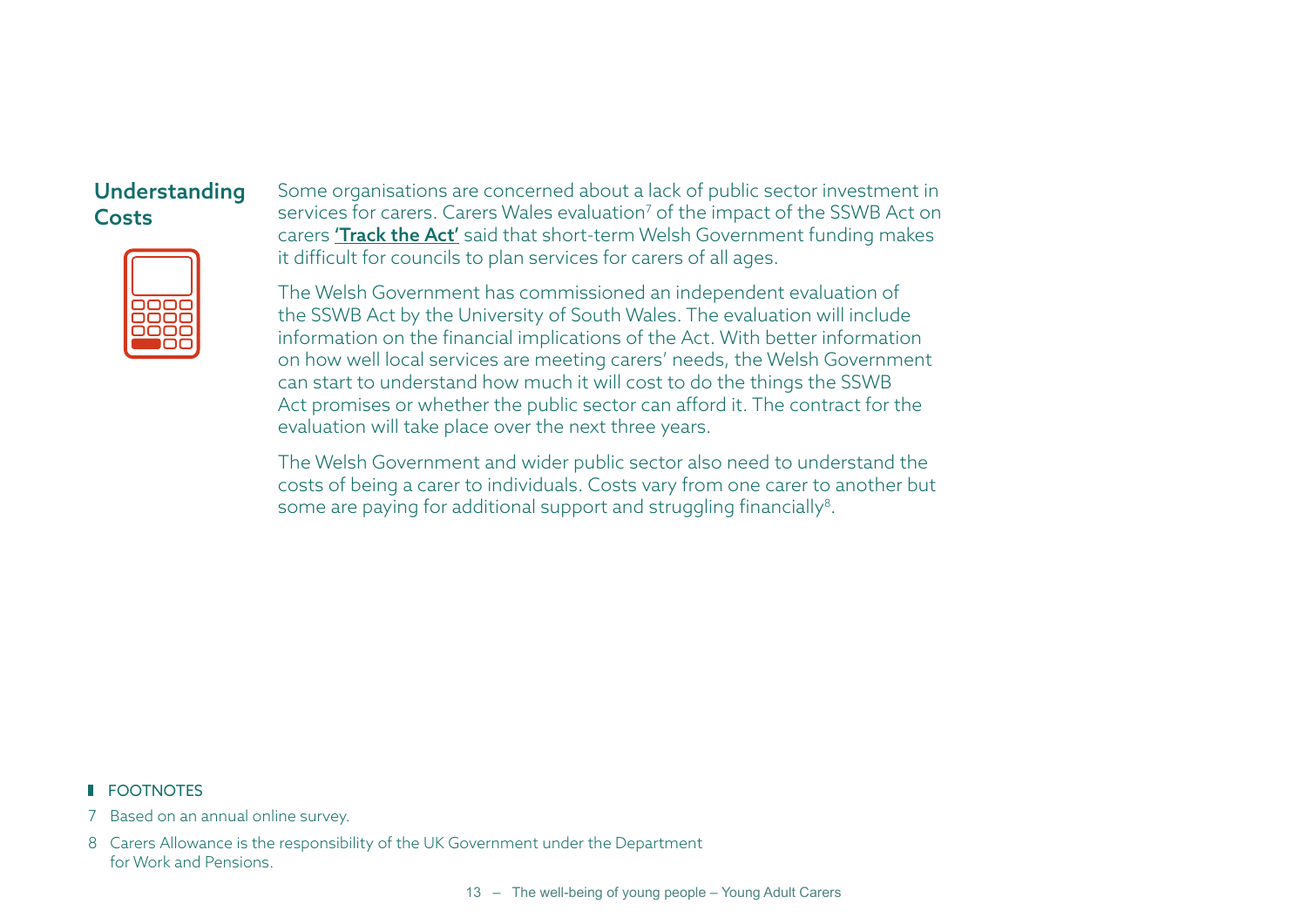# Joining up policy making



The Welsh Government's main way of joining up its approach to social care is through the SSWB Act. The SSWB Act sets out some of the ways organisations must work together. Helping public services support carers in a joined-up way goes beyond the requirements of the Act. But many young adult carers are not getting tailored support to meet their needs across different areas of their life. Carers Trust Wales said a lack of joined-up thinking across public services means some carers (of all ages) are having to choose between their needs rather than having them all met. Its evidence to the Committee inquiry said that Welsh Government funding arrangements are one of the barriers to joining up support for carers.

The Welsh Government wants the SSWB Act to focus councils and health boards on working with people to identify and meet their support needs. The SSWB Act set criteria to say which needs are eligible for support<sup>9</sup>. It does not specify the level and type of support young adult carers should expect in each part of their lives because needs and the best way of meeting them will vary from person to person. But some organisations are not used to working in this way. They told us that without clearer requirements, they did not always know who to join up with or what support to provide.

Beyond the SSWB Act, public services can better support young adult carers by tailoring and joining up services they already provide. The Welsh Government communicates its message on supporting carers in various ways. It has also made links across its own departments and with public sector partners to join up its approach. The Welsh Government has asked the Carers Ministerial Advisory Group to look at how support for carers can be more strategically driven, by the Welsh Government and wider public services. The work will include making links across relevant policy areas. But the Welsh Government has more work to do to translate links into a joined-up service that meets young adult carers' needs. Specific examples include mental health and skills and employability support.

#### **I** FOOTNOTES

9 Some needs are not eligible for support under the SSWB Act. Individual carers' needs assessments are intended to focus on what matters to the individual, and on preventing problems occurring or getting worse. Some individual needs may not need to be met by statutory services.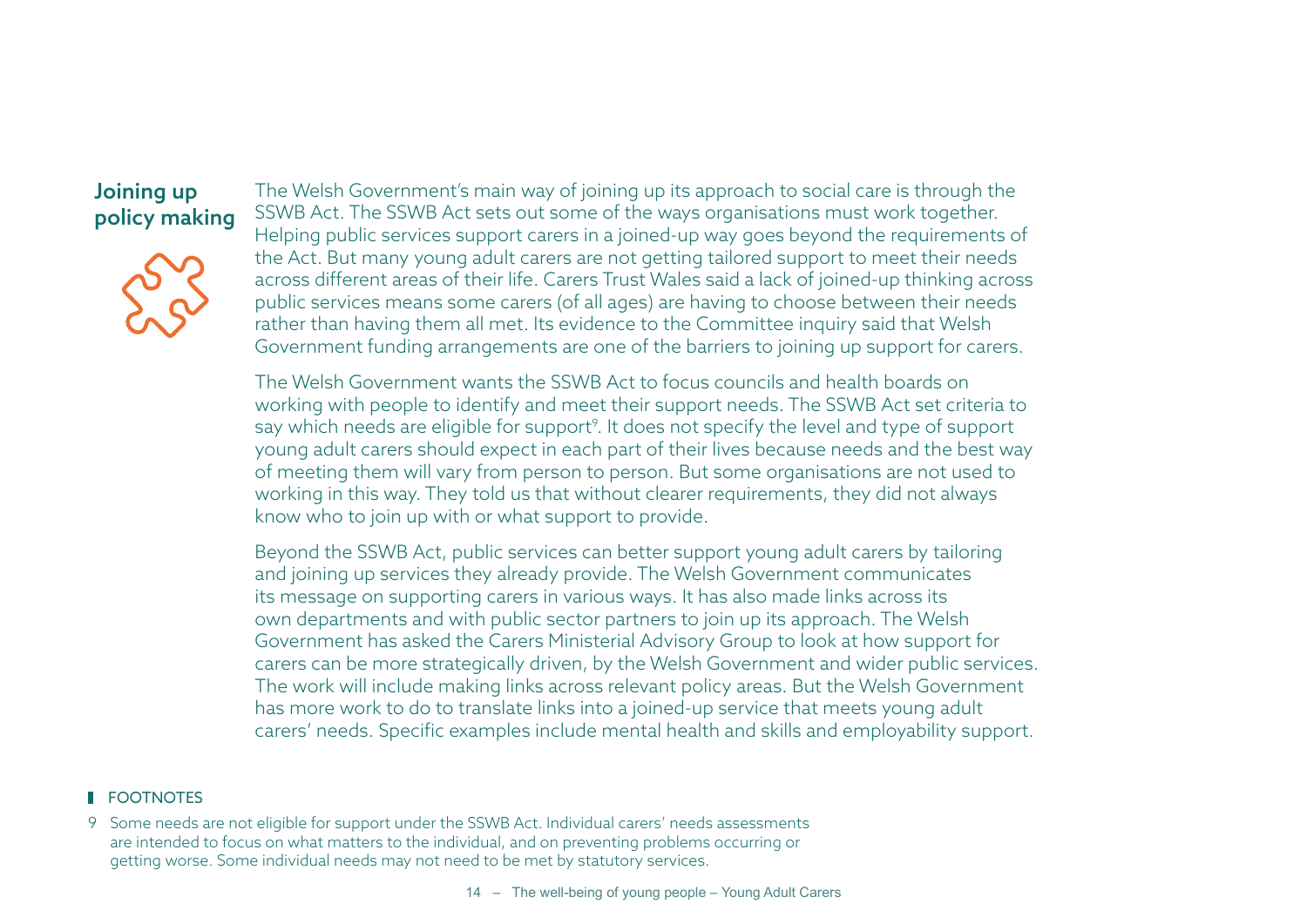### Working out who does what



The SSWB Act does not say who is responsible for helping young adult carers at each stage and in each part of their lives. Organisations working with young adult carers are struggling to get other organisations and council departments (except social services) to accept they have a role in helping young adult carers.

Many young adult carers do not know where to get information about services in their area. The **[Dewis Cymru website](https://www.dewis.wales/home)** has information about local services. Councils pay for the website and the Welsh Government paid some of the set-up costs. We heard that young people are not using the website. Some do not know where to go for help because they do not know who is responsible for giving it.

Organisations also told us that most young adult carers are not aware of their rights to an individual carer's needs assessment under the SSWB Act. Track the Act and responses to the National Assembly's Health, Social Care and Sport Committee inquiry raise similar concerns. The Welsh Government is planning a communication campaign to raise awareness of carers' rights under the SSWB Act.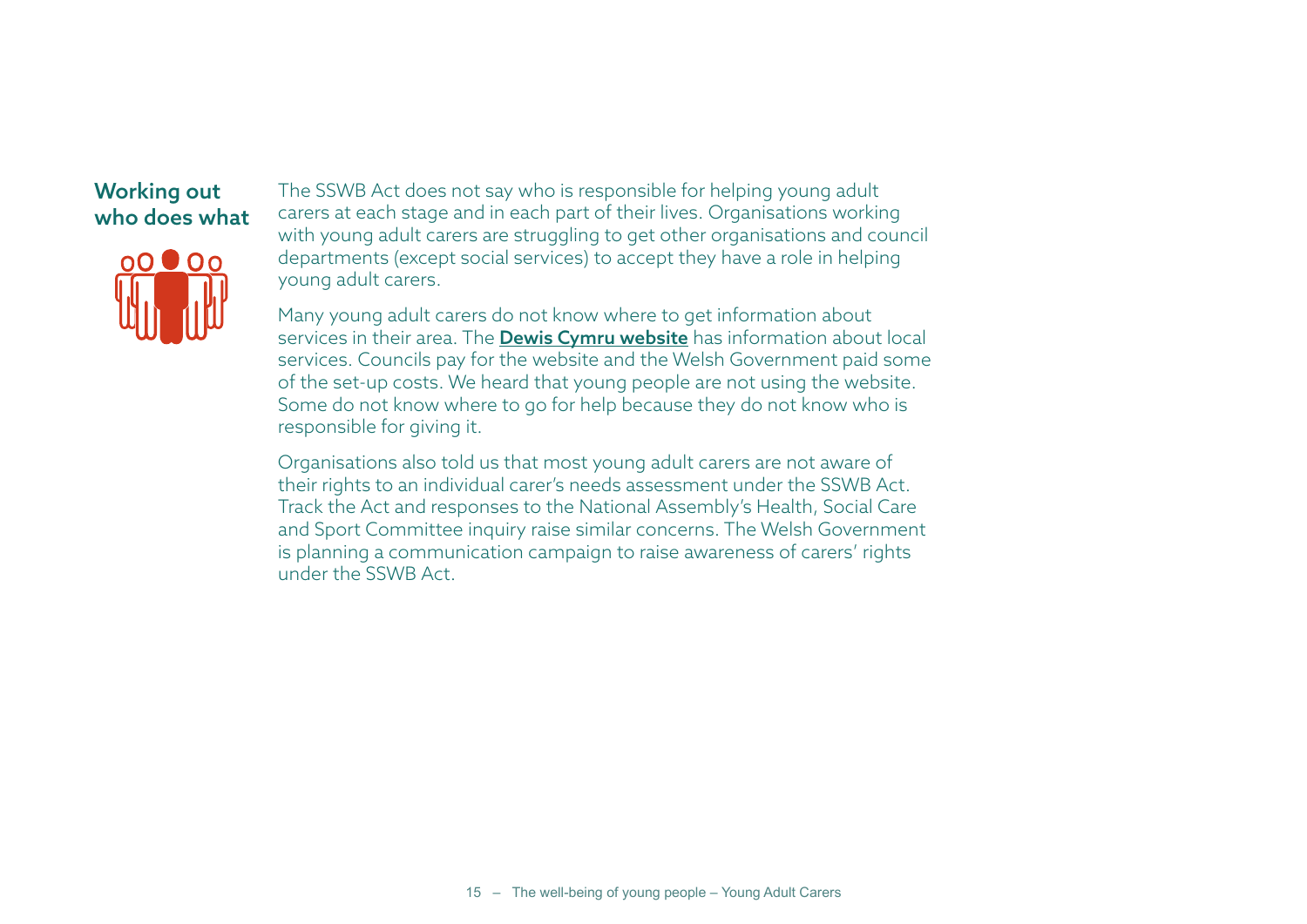### Learning from and improving delivery on the ground



The Welsh Government plans to improve the information it has about whether young adult carers are getting the help they need through its new Performance and Improvement Framework and Measure the Mountain work.

Track the Act said it is difficult to see how some services for carers meet the needs of the people who need help the most. It recommended ways for the Welsh Government and councils to improve the information they have on carers of all ages. By April 2020, the Welsh Government hopes to have a way of measuring whether young carers and young adult carers are getting the help they need.

Track the Act said the SSWB Act has not had much impact on carers so far. It said that the Welsh Government should understand the barriers in the system which are preventing the SSWB Act improving support for carers. The Welsh Government told us it is too soon to understand the impact of the SSWB Act on carers. It will use information from its Performance and Improvement Framework, Measure the Mountain and the independent evaluation to understand impact in the future.

The Welsh Government asked Estyn to review the provision made for young carers10 in maintained secondary schools, pupil referral units and further education colleges across Wales. [Estyn published its report in May 2019](https://www.estyn.gov.wales/sites/www.estyn.gov.wales/files/documents/Young%20carers%20thematic%20report%20-%20en.pdf).

#### **FOOTNOTES**

10 Including young adult carers in maintained secondary schools, pupil referral units and further education colleges.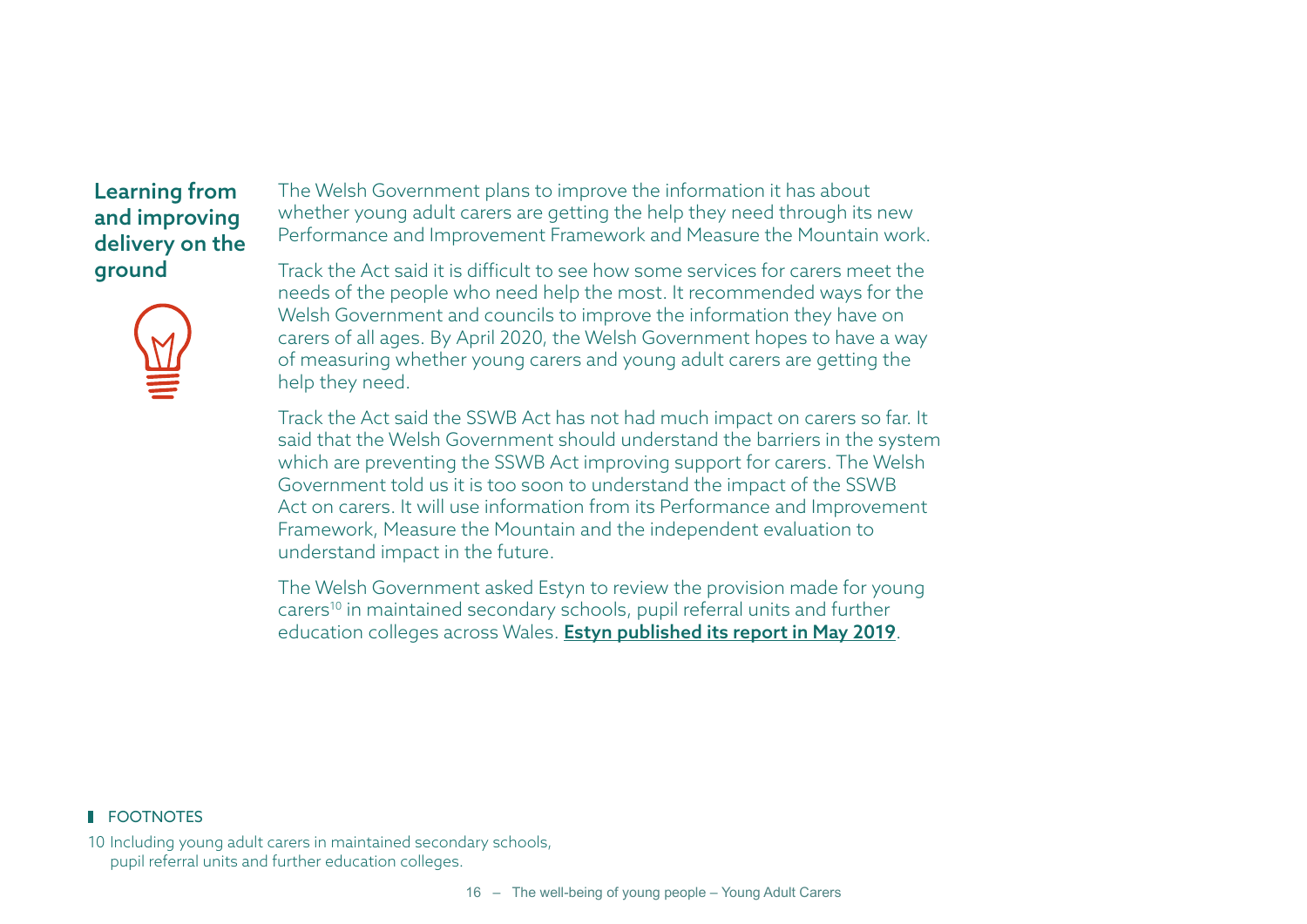# Providing leadership



Through the SSWB Act, the Welsh Government is asking councils, health boards and their partners to work in a very different way. But there are problems with the way public services work together, which means some young adult carers are not getting the help they need.

Individual carer's needs assessments are an essential part of the SSWB Act and meeting young adult carers' needs. But some councils are not doing the assessments. The Track the Act evaluation found that some carers had not had a needs assessment or were unaware if they had<sup>11</sup>. Feedback from 14 focus groups for the Committee inquiry showed that some carers had not been offered assessments. Some had to wait three to six months and others felt actively discouraged from having an assessment. Carers Wales called the lack of assessment and support a 'woeful' and 'systematic failure to provide a service'. Third-sector organisations are worried that without the assessments, young adult carers will not get the help they need and their problems might reach crisis point.

It is difficult to know how many people are not getting assessments because there is limited information about the number of carers in Wales. Some people do not want to be defined as a carer and some refuse an assessment<sup>12</sup>. Councils collect information on the number of carers' assessments they do each year and how many result in a support plan. They do not collect information on why carers refuse assessments. Track the Act recommended that councils collect information on the number of carers' needs assessments and services provided per head of the population per month.

The Welsh Government does not currently know whether councils are complying with the SSWB Act or whether council committees are holding their councils to account for compliance and the quality of their support for carers. It plans to use its new Performance and Improvement Framework to better understand council performance. It could also think about other ways to work with councils to make sure carers are assessed and get the support they need.

### **I** FOOTNOTES

- 11 Carers need to ask their local council for an assessment, so it is possible that some of the carers responding to the evaluation had not asked for an assessment.
- 12 The Welsh Government will ask councils to record the reasons carers refuse an assessment in its new performance and improvement framework.